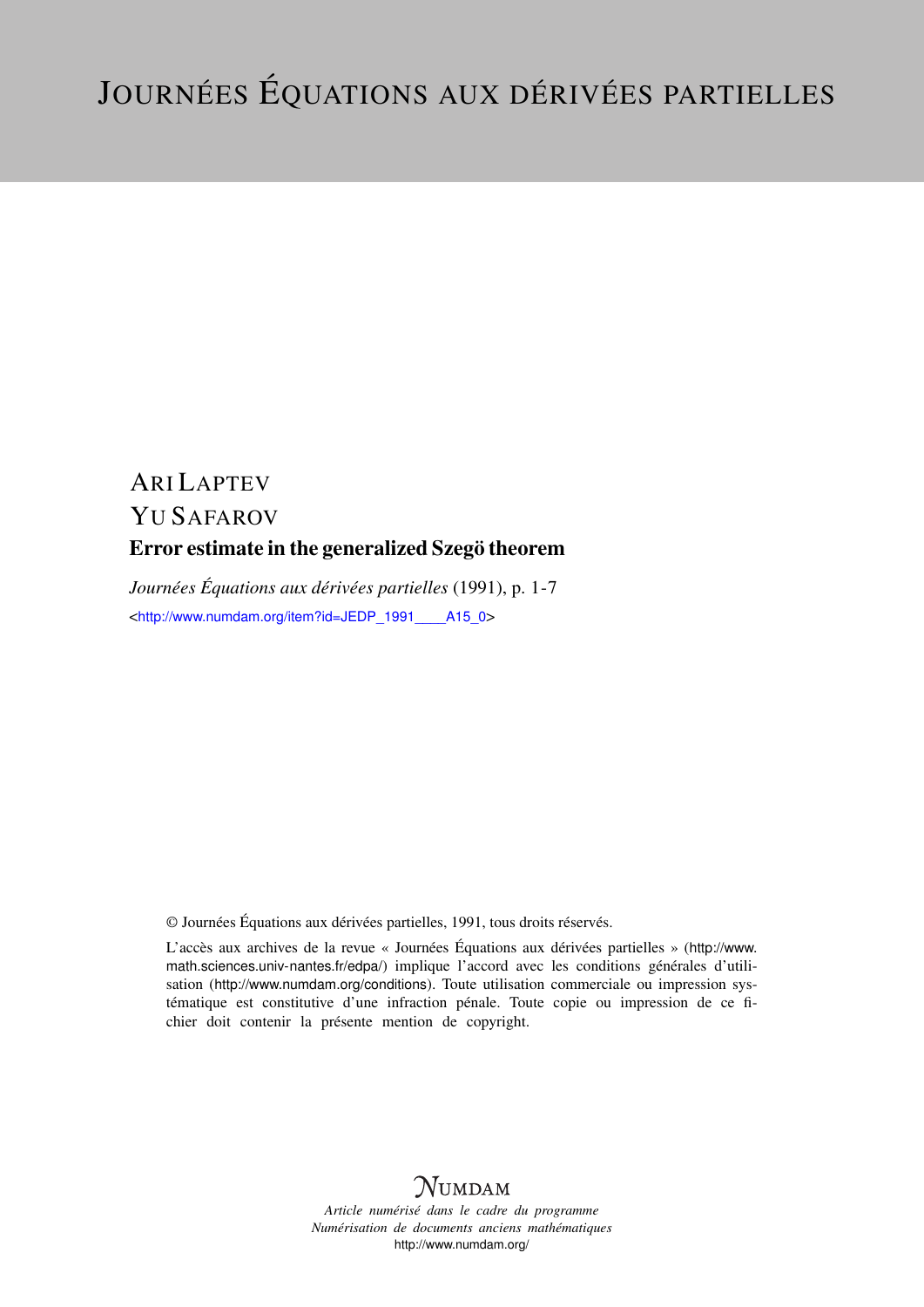## **Error estimate in the generalized Szego theorem**

 $\mathbf{1}$ 

## **A. Laptev, Yu. Safarov**

1. Let A be a positive selfad joint elliptic pseudodifferential operator of order 1 on a smooth compact manifold M without boundary, dim  $M = n \ge 2$ . The spectrum of the operator A consists of infinite number of eigenvalues  $\lambda_k \rightarrow +\infty$ , k  $\rightarrow \infty$ . By N( $\lambda$ ) we denote a counting function of the spectrum of operator A,

$$
N(\lambda) = # \{k : \lambda_k < \lambda\}
$$

(we take into account the multiplicity of the eigenvalues). Let  $\Pi_{\lambda}$  be the spectral projectors of operator A corresponding to the intervals  $(0,\lambda)$ . We consider a family of operators

$$
\mathbf{B}_{\lambda} = \mathbf{\Pi}_{\lambda} \mathbf{B} \mathbf{\Pi}_{\lambda},
$$

where B is a selfadjoint pseudodifferential operator of order zero. The rank of the operator  $B_\lambda$  is finite, so it has a finite number of eigenvalues  $\mu_i(\lambda)$  lying in the interval

 $K = [-\|B\|, \|\|B\|] \subset \mathbb{R}^1$ .

The number of these eigenvalues is infinitely increasing when  $\lambda \rightarrow +\infty$ .

Let  $\rho_1$  be a measure on K which is equal to the sum of the Dirac measures at the points  $\mu_i(\lambda)$ , i.e.

$$
\rho_{\lambda}(f) = \sum_{j} f(\mu_{j}(\lambda)) = \text{Tr } f(\Pi_{\lambda} B \Pi_{\lambda})
$$

for any function  $f \in C(K)$ . We shall study the asymptotic behaviour of  $\rho_{\lambda}$  when  $\lambda \rightarrow +\infty$ .

It is well known [1, theorem 29.1.7] that the measures  $\lambda^{-n} \rho_{\lambda}$  converge weakly to the measure  $\rho_0$  which is defined by the following formula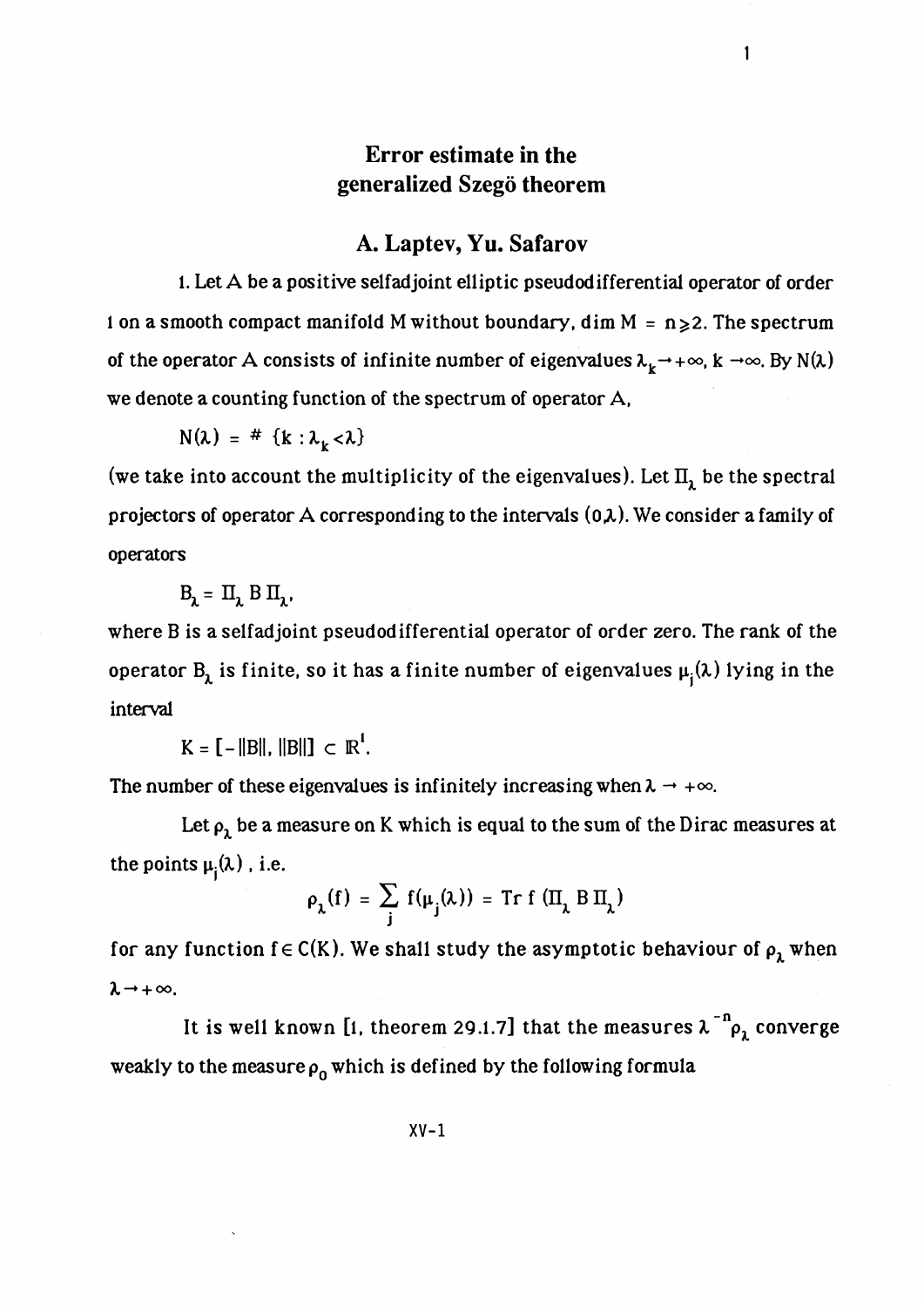$$
\rho_0(f) = (2\pi)^{-n} \int_{a_0(x,\xi) < 1} f(b_0(x,\xi)) \, dx \, d\xi,
$$

where  $f \in C(K)$  and  $a_{0}$ ,  $b_{0}$  are the principal symbols of the operators A and B. By other words, for any  $f \in C(K)$ 

$$
\rho_{\lambda}(f) = \rho_0(f) \lambda^n + o(\lambda^n). \tag{1}
$$

This result is considered as a generalization of the classical Szego theorem [2] on the contraction of a multiplication operator to the space of trigonometrical polynomials. It dues toGuillemin [3].

We prove that for sufficiently smooth function f the remainder in (1) is  $O(\lambda^{n-1})$ . Our main results are the following theorems.

Theorem 1. There exist an integer r and a positive constant C such that for any function  $f \in C^{r}(K)$  the following inequality holds

$$
|\rho_{\lambda}(f) - \rho_0(f) \lambda^n| \leq C(\lambda^{n-1} + 1) \|f\|_{C^{r}(K)}.
$$
 (2)

Theorem 2. If B is a multiplication by sufficiently smooth function  $b_0(x)$  then the estimate  $(2)$  is valid for  $r = 2$ .

2. Let  $\varphi_i(x)$  be eigenfunctions of the operator A corresponding to the eigenvalues  $\lambda_{i}$ , and  $(\varphi_{i}, \varphi_{k}) = \delta_{i}^{k}$ . The proof of the generalized Szegö theorem is based on the following well known result (see [l, §29.1]).

Theorem 3. For any pseudodifferential operator H of order zero  $\sum$   $\overline{\varphi_i(x)}$  H $\varphi_i(x)$  =  $\sum_{\lambda_1 < \lambda}$   $\binom{x}{\lambda}$   $\cdots$   $\cdots$   $\binom{x}{\lambda}$ *M*  $= (2\pi)^{-n}$   $h_o(x,\xi) d\xi \lambda^n + o(\lambda^{n-1})$  $\int_{a_0(x,\xi)$ 

uniformly with respect to  $x \in M$ , where  $h_0$  is the principal symbol of the operator H.

2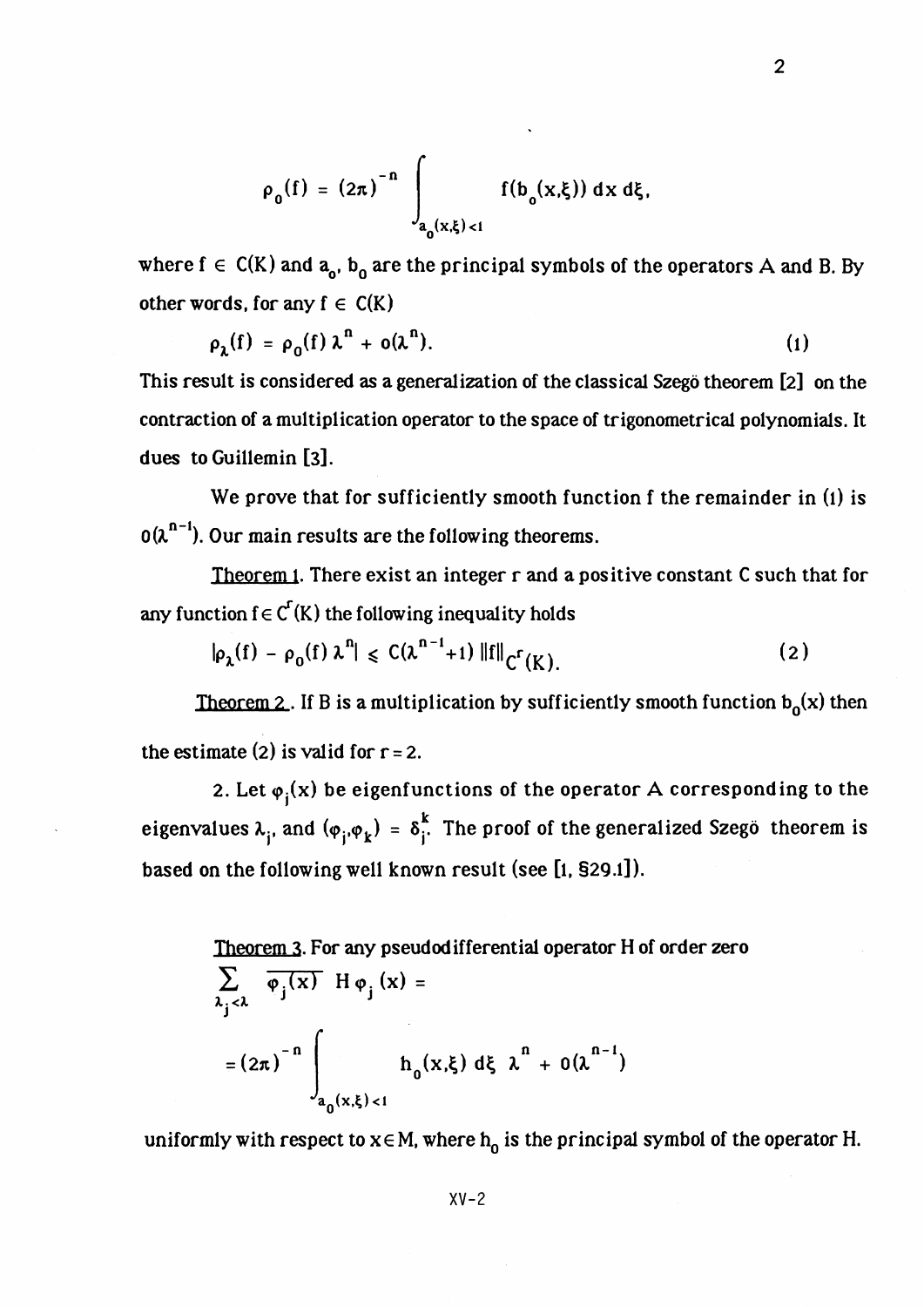The theorem 3 (with  $H = I$ ) immediately implies that for any bounded function  $h(x)$  and corresponding multiplication operator  $\{h\}$ 

$$
|\text{Tr }\Pi_{\lambda} \text{ }\{h\} \text{ }\Pi_{\lambda} - (2\pi)^{-n} \int_{a_0(x,\xi) < 1} h(x) \text{ } dx \text{ } d\xi \text{ } \lambda^n \text{ } | \leq \lambda
$$
\n
$$
\leq C \text{ } \lambda^{n-1} \sup_{x} |h(x)|,
$$

where  $\lambda \geq 1$ , and the constant C does not depend on h. In particular,

$$
N(\lambda) = (2\pi)^{-n} \int_{a < 1} dx d\xi \lambda^{n} + o(\lambda^{n-1}).
$$

If f is a smooth function then  $f(B)$  is a pseudodifferential operator and its principal symbol is  $f(b_0)$ . Therefore according to the theorem 3, for  $f \in C^\infty(K)$  we have

 $\text{Tr} \ \Pi_{\lambda} f(B) \ \Pi_{\lambda} = \rho_0(f) \ \lambda^{n} + o \ (\lambda^{n-1})$ ,

where remainder somehow depends on f. It is easy to see from the proof of the theorem 3 [1, §29.1] that this remainder term is estimated for  $\lambda \ge 1$  by

 $C \lambda^{n-1} ||f||_{C^{r}(K)}$ 

where the constant C and the integer r are independent of f.

Remark 4. We suppose that this estimate holds for  $r = 2$ . If it is true then the theorem 1 is valid for  $r = 2$  as well.

3. Now we shall prove the following abstract theorem.

XV-3

Theorem 5. Let A be a positive selfadjoint operator and B be a bounded selfadjoint operator in a Hilbert space. Suppose that spectrum of the operator A consists of eigenvalues, and let  $II<sub>1</sub>$  be the spectral projectors corresponding to the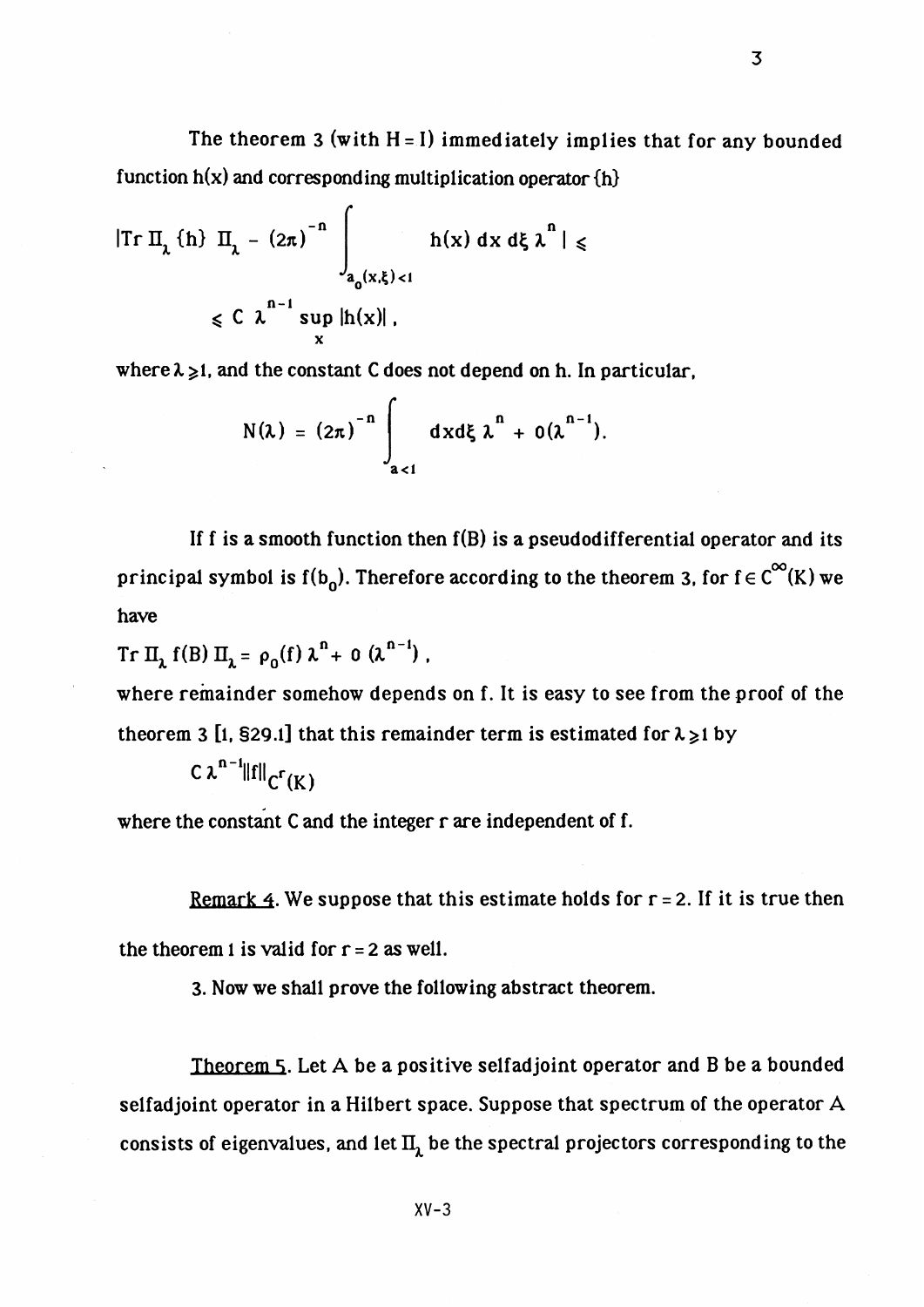intervals ( $[0,\lambda]$ ), N( $\lambda$ ) be the counting eigenvalues function, and

$$
N_{\varepsilon}(\lambda) = \sup_{\mu \leq \lambda} [N(\mu) - N(\mu - \varepsilon)].
$$

Assume that the comutator  $\widetilde{B} = [A, B]$  is a bounded operator. Then for any  $\epsilon > 0$  and for any function  $f \in C^2(K)$  the following inequality holds

 $|Tr \Pi_{\lambda} f(B) \Pi_{\lambda} - Tr f(\Pi_{\lambda}B \Pi_{\lambda})|$ 

 $\leq$ 

$$
(2||B||2 + Cε||\widetilde{B}||2) Nε(\lambda) max |f''|,
$$
\n(3)

where  $K = [-||B||, ||B||]$ , and the constant  $C_{\epsilon}$  depends on  $\epsilon$  only.

On account of (3) the theorems 1 and 2 follow from the results mentioned in the section 2.

We deduce (3) from the following well known Berezin 's inequality.

Theorem 6. Let B be a bounded self adjoint operator in a Hilbert space,  $K = [-||B||, ||B||]$ , and  $\Pi$  be a selfad joint projector, rank  $\Pi < \infty$ . Then for any convex function  $\psi \in C(K)$ 

 $Tr \Pi \psi$  (B)  $\Pi \geqslant Tr \psi$  ( $\Pi$  B  $\Pi$ ).

Corollary 7. Let  $\varphi \in C^2(K)$  is a strictly convex function. Then for any  $f \in C^2(K)$ 

$$
|\text{Tr } \Pi f(B)\Pi - \text{Tr } f(\Pi B\Pi)| \le
$$
\n
$$
\le \left(\max \left|\frac{f''}{\varphi''}\right|\right) (\text{Tr } \Pi \varphi(B)\Pi - \text{Tr } \varphi(\Pi B\Pi)).
$$
\nIn particular (if  $\varphi(t) = t^2$ ),\n
$$
|\text{Tr } \Pi f(B) \Pi - \text{Tr } f(\Pi B\Pi)| \le \frac{1}{2} \left(\max |f''|\right) || (I - \Pi) B \Pi||_2^2,
$$
\nwhere  $|| \cdot ||_2$  is the Hilbert-Schmidt norm. (5)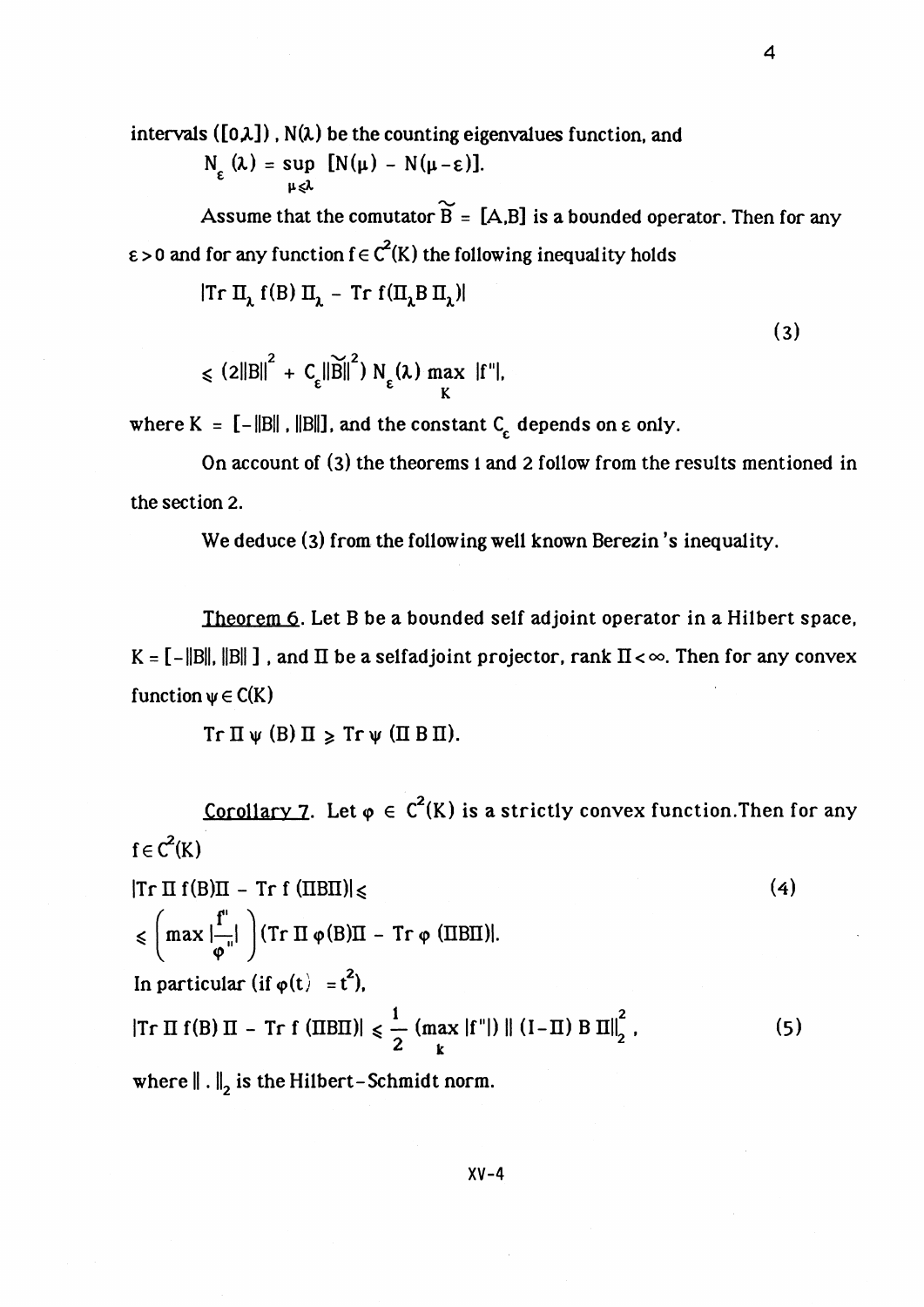Proof. Applying the Berezin's inequality to the convex functions

$$
\Psi_{\pm} = \left( \max_{K} \left| \frac{f''}{\varphi''} \right| \right) \varphi \pm f
$$

we obtain exactly (4).

In view of (5), to prove the theorem 5 it is sufficient to estimate  $||(I-\Pi_1)B\Pi_1||_2^2$  by  $(2||B||^2 + C_1||\widetilde{B}||^2) N_2(\lambda)$ . Note that  $||(I-\Pi_1)B\Pi_1||_2^2 \le 2 (||(I-\Pi_1)B\Pi_1-\||_2^2 + ||(I-\Pi_1)B(\Pi_1-\Pi_1-\||_2^2)).$ and  $||(I-\Pi_1, B(\Pi_1-\Pi_{1,\epsilon})||_2^2 \le ||B||^2 N_c(\lambda)$ . So it remains to estimate  $||(I - II_1) B II_2||_2^2$  only . According to the definition

$$
\| (I - \Pi_{\lambda}) \, B \, \Pi_{\lambda - \varepsilon} \|_{2}^{2} = \sum_{\lambda_{k} \geq \lambda} \sum_{\lambda_{j} < \lambda - \varepsilon} | (B \, \varphi_{j}, \varphi_{k}) |^{2},
$$

where  $\varphi_i$  are the eigenfunctions of the operator corresponding to the eigenvalues  $\lambda_i$ . where  $\varphi_j$  are the eigenfunctions of the operator corresp<br>
Since  $(B \varphi_j, \varphi_k) = (\lambda_k - \lambda_j)^{-1} (B \varphi_j, \varphi_k)$ , we obtain that<br>  $||(I - \Pi_{\lambda}) B \Pi_{\lambda - \varepsilon}||_2^2 = \sum_{j=1}^{\infty} \sum_{j=1}^{\infty} |(B \varphi_j, \varphi_k)|^2$ ,

$$
|| (1-\Pi_{\lambda}) \text{ B } \Pi_{\lambda-\varepsilon}||_2 = \sum_{\lambda_k \geq \lambda} \sum_{\lambda_j < \lambda-\varepsilon} | (B\varphi_j, \varphi_k)|,
$$

$$
\leqslant \sum_{k} \sum_{\lambda_{j} < \lambda - \epsilon} (\lambda - \lambda_{j})^{-2} |(\widetilde{B} \varphi_{j}, \varphi_{k})|^{2} \leqslant
$$
  

$$
\leqslant ||\widetilde{B}||^{2} \sum_{\lambda_{j} < \lambda - \epsilon} (\lambda - \lambda_{j})^{-2} = ||B||^{2} \int_{0}^{\lambda - \epsilon} (\lambda - \mu)^{-2} dN(\mu)
$$
  

$$
\leqslant ||\widetilde{B}||^{2} N_{\epsilon/2}(\lambda) \sum_{k=0}^{k} (\lambda - k\epsilon/2)^{-2}
$$

where  $(\lambda - \epsilon/2) \ge k^* \epsilon/2 > (\lambda - \epsilon)$ . The sum in the right hand side is estimated by some constant  $C_{\varepsilon}$  not depending on  $\lambda$ . Therefore

 $\left\|\left(I-\Pi_{\lambda}\right)B\Pi_{\lambda-\epsilon}\right\|_{2}^{2} \leq C_{\epsilon} \left\|B\right\|^{2} N_{\epsilon/2}(\lambda).$ 

It completes the proof of the theorem 5 and of the theorems 1 and 2.

Remark 8. Under some additional assumptions one can obtain a two-term asymptotic formula for Tr  $\Pi_1(f|B)$   $\Pi_1$ . However, even under these assumptions the difference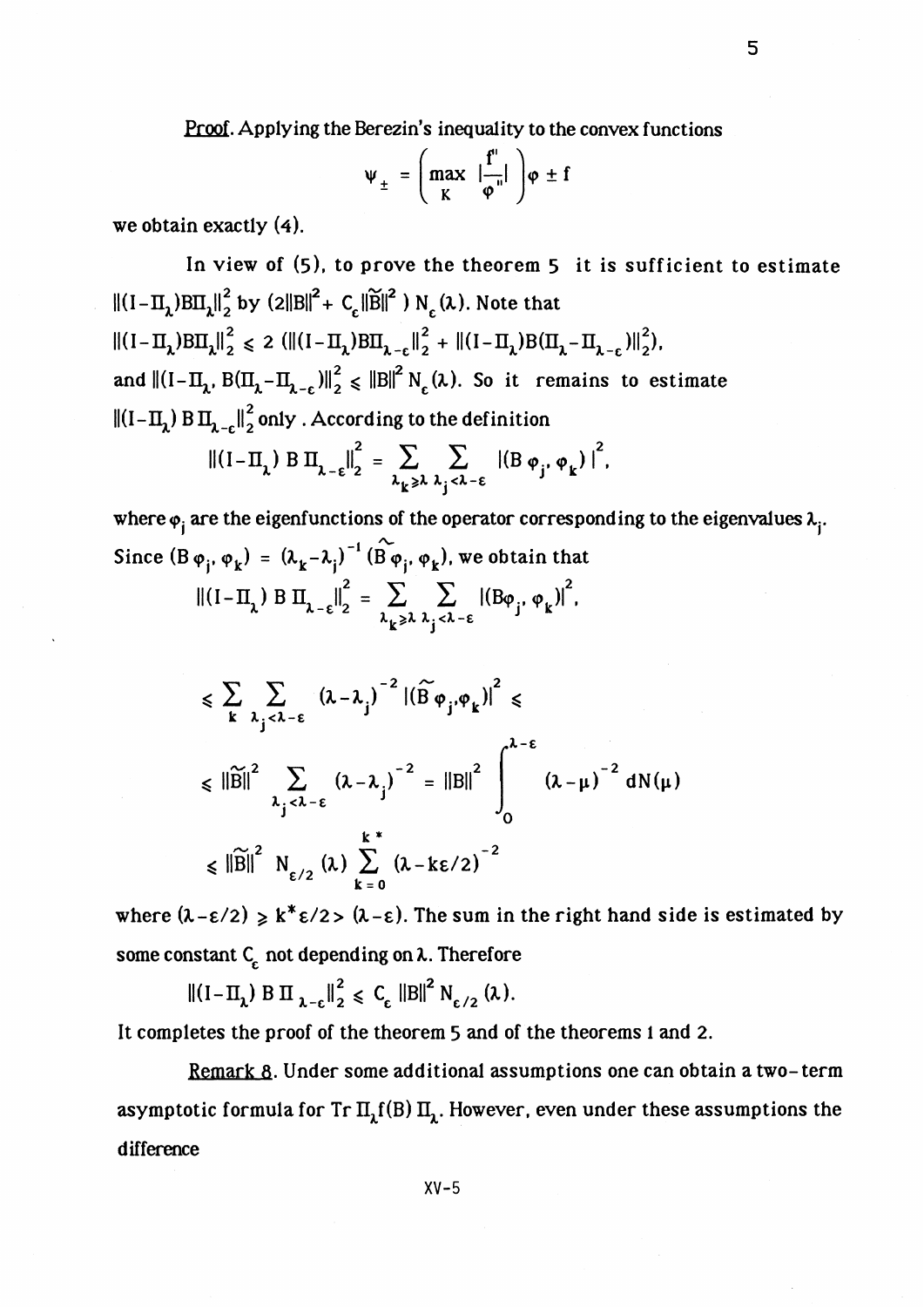${\rm Tr}\,\Pi_{\lambda}f$ (B) $\Pi_{\lambda}$  – Trf $(\Pi_{\lambda}B\,\Pi_{\lambda})$ 

can really have the order 0  $(\lambda^{n-1})$ . So the second term in (1) (if it exists) can be different one.

Remark Q. The theorem 5 can be applied in various different problems as well. For example, it allows to improve some results from [4].

6